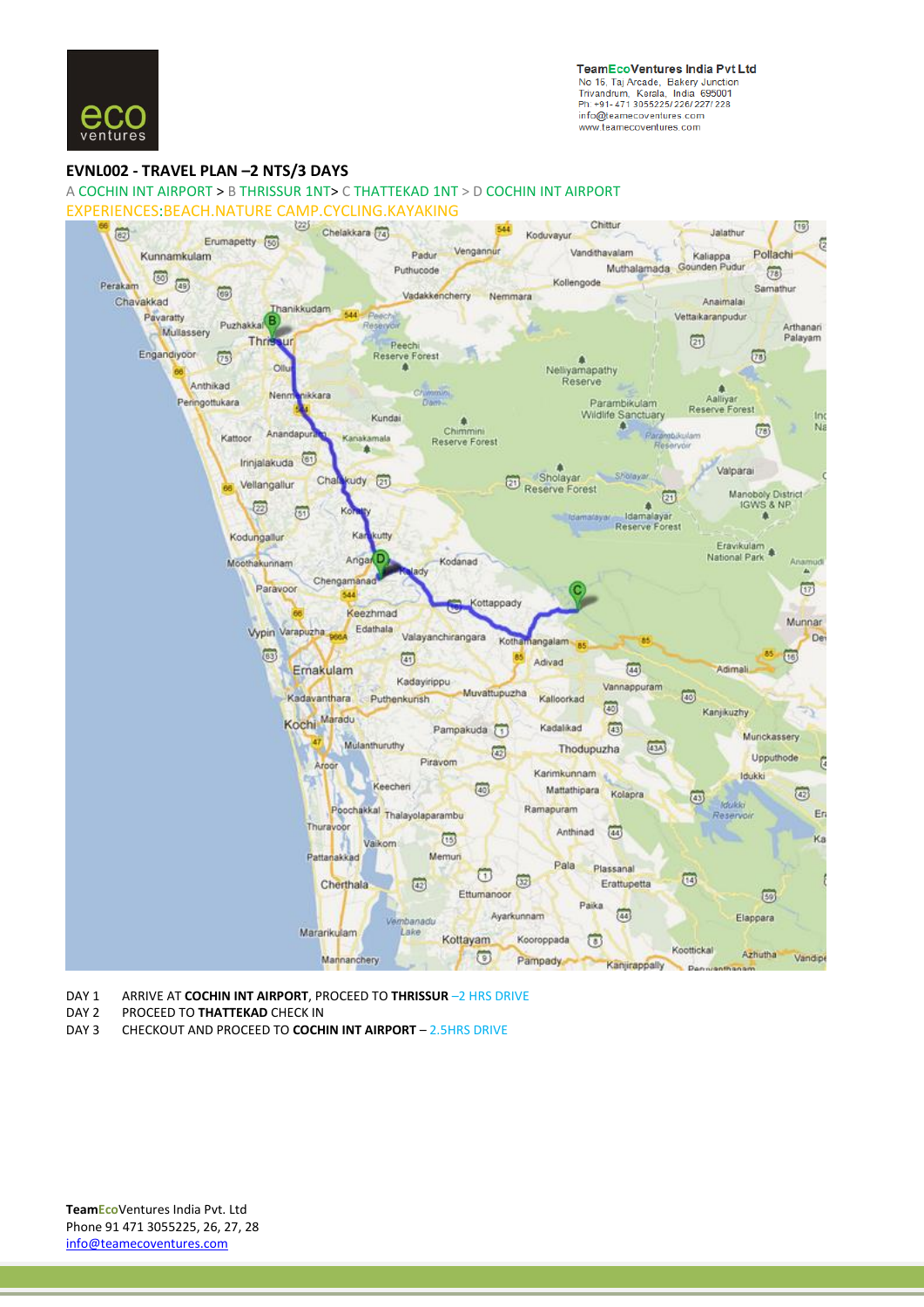

**TeamEcoVentures India Pvt Ltd** No 16, Taj Arcade, Bakery Junction<br>Trivandrum, Kerala, India 695001 Ph: +91- 471 3055225/ 226/ 227/ 228 info@teamecoventures.com www.teamecoventures.com

## **[DAY 1](http://ad.doubleclick.net/jump/makemytrip/domflights;pos=eticketfooter;sz=728x90;ord=123456789?)** [PICKUP FROM](http://ad.doubleclick.net/jump/makemytrip/domflights;pos=eticketfooter;sz=728x90;ord=123456789?) **COCHIN INT AIRPORT** [PROCEED TO](http://ad.doubleclick.net/jump/makemytrip/domflights;pos=eticketfooter;sz=728x90;ord=123456789?) **THRISSUR**– 2 HRS DRIVE [CHECK IN](http://ad.doubleclick.net/jump/makemytrip/domflights;pos=eticketfooter;sz=728x90;ord=123456789?) **FEATURED PROPERTY**



The history of Thrissur District from the 9th to the 12th centuries is the history of Kulasekharas of Mahodayapuram and the historysince 12th century is the history of the rise and growth of Perumpadappu Swarupam. In the course of its long and chequered history, the Perumpadappu Swarupam had its capital at different places.We learn from the literary works of the period that the Perumpadappu Swarupam had its headquarters at Mahodayapuram and that a number of Naduvazhies in Southern and Central Kerala recognized the supremacy of the Perumpadappu Moopil. The Perumpadappu Moopil is even referred to as the "Kerala Chakravarthi" in the "Sivavilasam" and some other works.One of the landmarks in the history of the Perumpadapu Swarupam is the foundation of a new era called Pudu Vaipu Era. The Pudu Vaipu Era is traditionally believed to have commenced from the date of which the island of Vypeen was thrown from the sea.

## OVERNIGHT STAY AT THRISSUR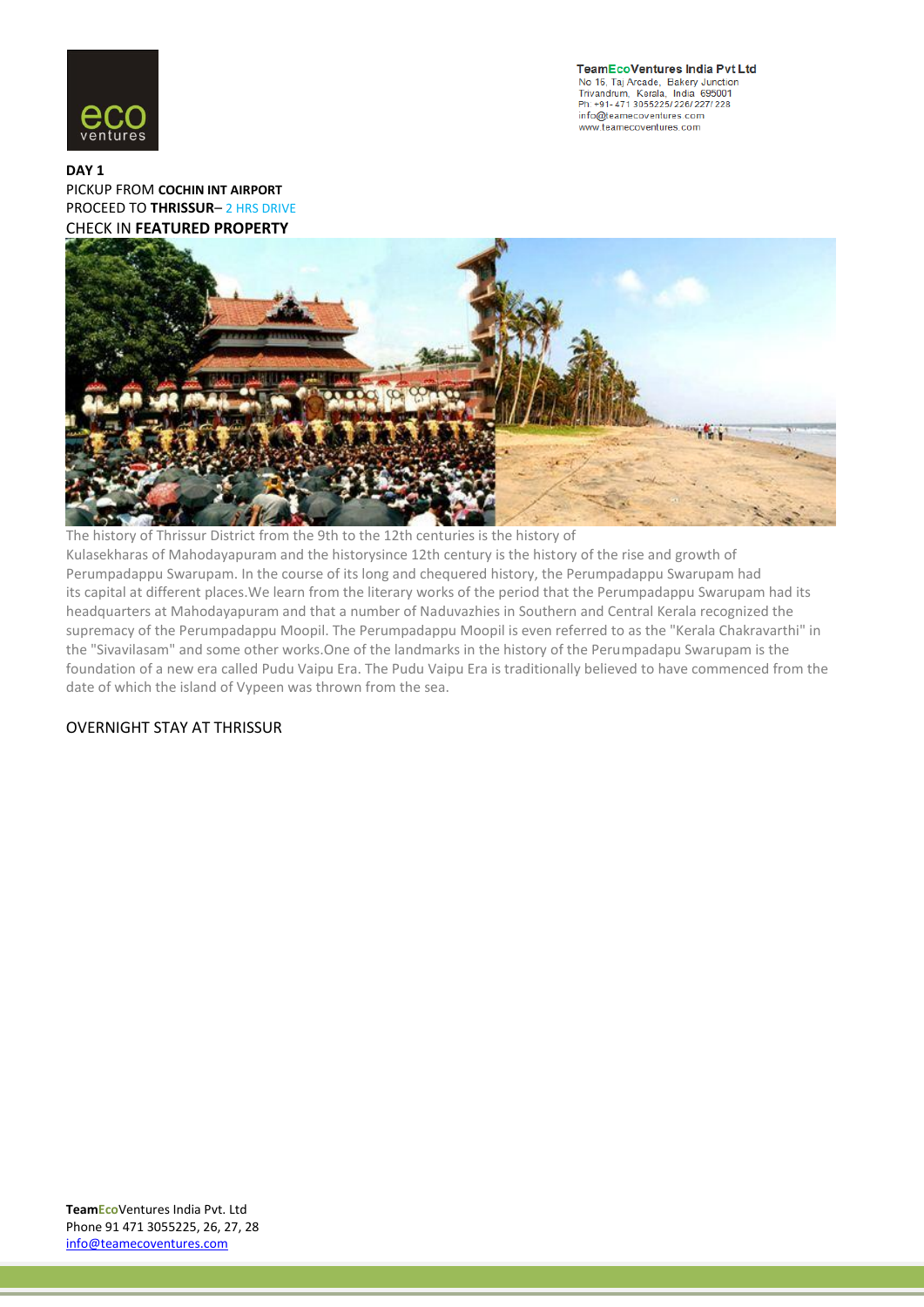

**TeamEcoVentures India Pvt Ltd** No 16, Taj Arcade, Bakery Junction<br>Trivandrum, Kerala, India 695001 Ph: +91-471 3055225/226/227/228 info@teamecoventures.com www.teamecoventures.com

**DAY 2** [BREAKFAST SERVED](http://ad.doubleclick.net/jump/makemytrip/domflights;pos=eticketfooter;sz=728x90;ord=123456789?) PROCEED TO THATTEKAD – 2.5 DRIVE CHECK IN **FEATURED PROPERTY**



Situated in the banks of Periyar the longest river in Kerala , Thattekkad Bird sanctuary is the abode for rare species of birds .Even though it is 25 sq km wide the wild life it carries has always made people attracted and each year the number of visitors increases from various part of the world .Thattekkad bird sanctuary is the first officially recognized bird sanctuary in Kerala .This bird sanctuary is been named after famous ornithologist Dr Salim Ali by whom this place was taken up by the government into a sanctuary status .And he himself is the architect of this sanctuary . The tallest point is Nyayappalli peak .The sanctuary is in the catchment area of Bhoothathankettu dam

We can see rare species of birds including Indian Petta , Large-billed Leaf-warbler , Cormorants, Frogmouths, which are nocturnal birds, Yellow-browed Bulbuls , Pompadour Green Pigeon , Darters etc .Even though this place is famous for birds we can see different kinds of animals too .Leopard , porcupine , deer , cobra and even elephants are seen here .The wild flowers add to the scenic beauty of this place and different plantations include Teak ,Rosewood and Mahagony are also abundund here .

Around 253 species of birds have been identified by Bombay Natural History Society .Other than the wildlife the river has various species of fishes too. When you visit this place it is advisable to get the help of a guide so that nook and corner of thattekkad bird sanctuary has its own significance .The neighbouring Idamalayar Project Area is also here and it is in protected area .Edamalayar is around 15 kms away from Thattekkad bird sanctuary

The forest is tropical evergreen forest, tropical semi evergreen forest, and also tropical deciduous forest. Patches of grassland also seen here .And the climate in here is tropical climate and the rainfall has been recorded till 3000mm.The best season to visit this place is September to march .Monsoon hits here from May to July and it is not advisable to visit this place during monsoon because forest is not accessible .

Trekking on elephant is a memorable experience here.

ALL MEALS SERVED OVERNIGHT STAY AT THATTEKKAD

**TeamEco**Ventures India Pvt. Ltd Phone 91 471 3055225, 26, 27, 28 info@teamecoventures.com